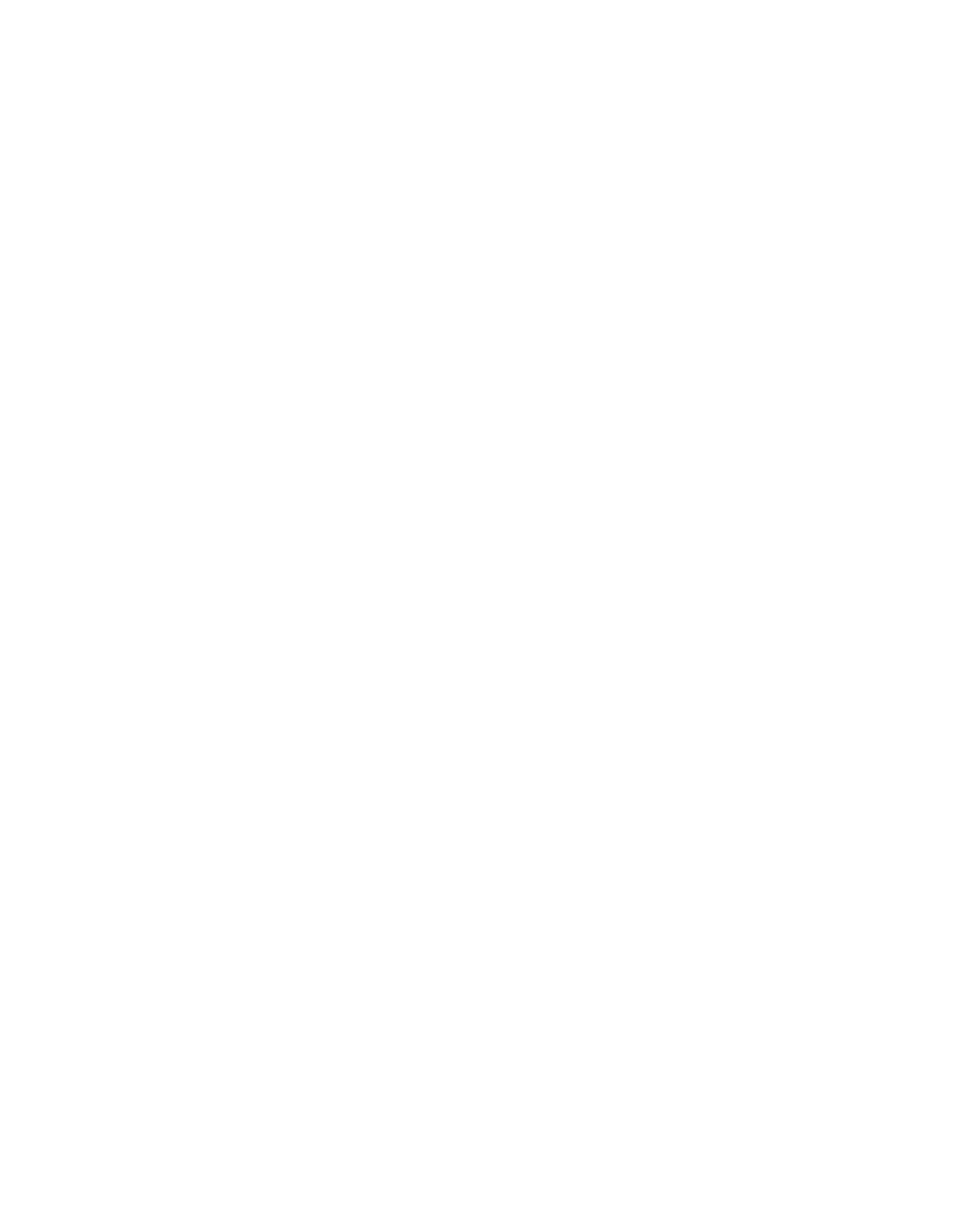### **CONTENTS**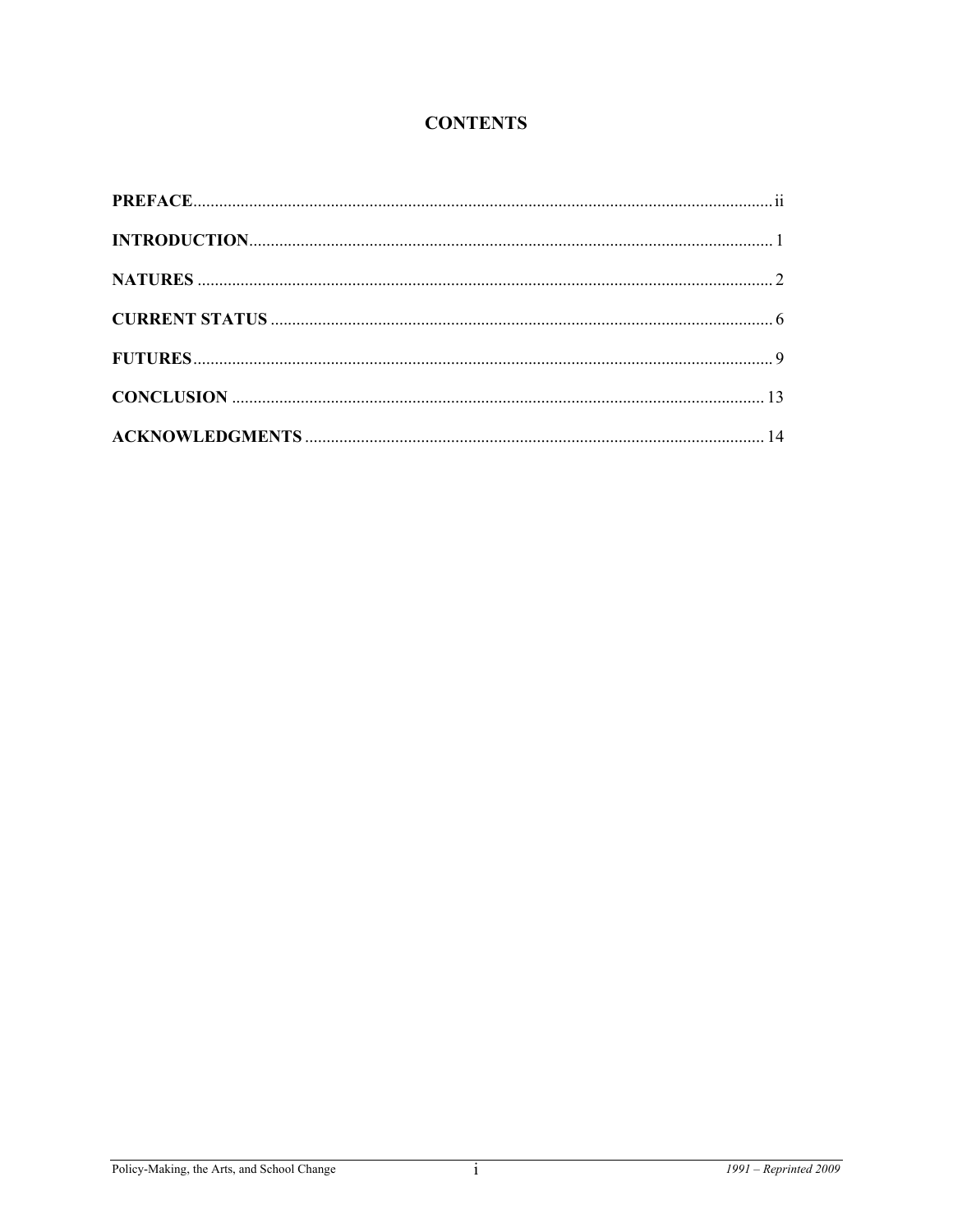### **PREFACE**

The Council of Arts Accrediting Associations is a joint, *ad hoc* effort of the National Association of Schools of Art and Design, the National Association of Schools of Dance, the National Association of Schools of Music, and the National Association of Schools of Theatre. The Council works with matters of general concern to the arts community in higher education, with particular focus on the issues and policies affecting instructional quality and accreditation.

The term "unit" as used in this document indicates an entire art/design, dance, music, or theatre educational program of an institution. Thus, in specific cases, "unit" refers to free-standing institutions; in other cases, it refers to departments or schools that are part of larger institutions.

*Please note: The purpose of this paper is to organize ideas and encourage thought, not to establish accreditation standards or inflexible positions. The ideas and suggestions presented herein represent the best information and analysis available at the time of completion. Recommendations should be used as the basis for planning only after careful consideration has been given to current and prospective local conditions.* 

**For further information about CAAA or its component associations, please contact:** 

**NATIONAL OFFICE FOR ARTS ACCREDITATION 11250 Roger Bacon Drive, Suite 21 Reston, Virginia 20190** 

**Telephone: 703-437-0700** — **Facsimile: 703-437-6312 E-mail: info@arts-accredit.org [http://www.arts-accredit.org](http://www.arts-accredit.org/)**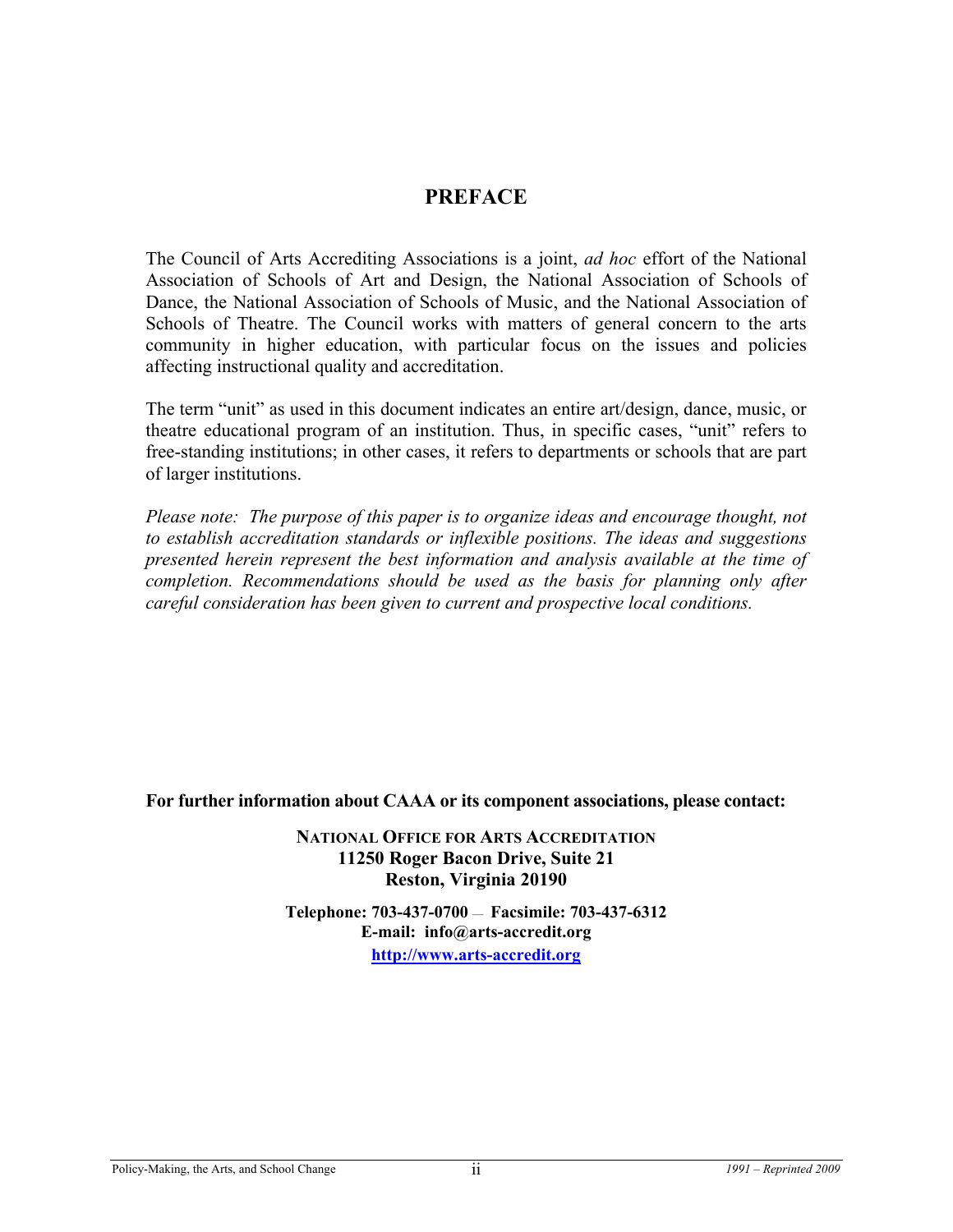## **Policy-Making, the Arts, and School Change**

#### **INTRODUCTION**

School change has become a ubiquitous national policy topic. Anxieties about K−12 education have grown to flood stage, spilling in turn from policy analysts to educators to politicians to business executives. Many motivations are involved in the ping-pong game of blame and credit, but the stakes are regarded by nearly all serious players as "control" of the next set of generic national policies for schools. Although much could be said about the deflections from substance this game produces, it remains possible to distill a number of reasons why school change is important. First, American elementary and secondary education is not as productive as it should be, either from a practical or an intellectual point of view: school policy-making is far more concerned with issues of power than matters of content. Second, schools have been burdened with the notion that every serious problem can be solved by education: prioritization becomes devalued; focus, impossible. In an overall sense, as schools try to become everything in social and political terms, they become virtually nothing in educational terms.

This tragic sequence has not happened everywhere. There are outstanding schools, and perhaps more important, outstanding teachers whose work is centered in content. A powerful rationale for school change is to preserve and expand the best that we have so that more American students gain the basis necessary for personal and professional productivity. School change is important for another reason. Contemporary society is characterized by an information and knowledge explosion. This means that our schools must not only teach students to use their minds, but also to have some introduction to the life of the mind, to ways of working with ideas, knowledge, and information that function after formal schooling is over.

This need brings us to the arts disciplines. Serious work in these disciplines exemplifies the life of the mind. The continuing failure of American elementary and secondary education to provide basic instruction in the various arts emphasizes how much schools must change if the life of the mind is to obtain parity with use of the mind on the education policy agenda. Given that there is a whole range of ideas and motivations for providing school-based arts instruction, three reasons seem to be transcendentally perennial: (1) works of art represent some of mankind's greatest achievements; (2) the methods of art are means both of knowing or "apprehending" the world, and of crafting integrated solutions to specific problems; (3) the arts are means for discourse. Transmission of image-based messages in contemporary society is accomplished more through integrated application of the various arts disciplines than perhaps at any time in history. The verbal and nonverbal arts are used constantly to capture adherents to various ideas, causes, and products. In late 20th-century society, an individual unable to understand the "language, grammar, and structure" of the various arts disciplines is truly "illiterate" and vulnerable to manipulation. The social, political, educational, and intellectual consequences are obvious.

All these ideas and conditions influence local, regional, and national policy for school-based arts education. They often do so with a vengeance. Manipulation often preempts reason. Policy is regarded as end, not means. However, for our purposes, it is more fruitful to consider policy-making as the conscious joining of intellectual technique to decision-making. Thus, policy analysis means organizing a disciplined approach or set of approaches to the study of conditions, and working to locate patterns that can be considered in terms of options. Policy development then means linking policy analysis to choices and priorities on the basis of values. It is here, in the realm of values, that policy-making connects most directly to issues of art and school change. This briefing paper addresses these connections from three perspectives. First, a foundation is laid by presenting several attributes inherent in the natures of policymaking, art, and school change. (It is impossible to discuss every attribute here; those chosen represent a selection made specifically to assist comparison among the three.) Second, a status report synthesizes problems and issues to be faced in developing policy for arts programs in schools. Third, the future is considered with focus on potential evolutions from current conditions. The paper concludes with an overview of current fundamental policy questions.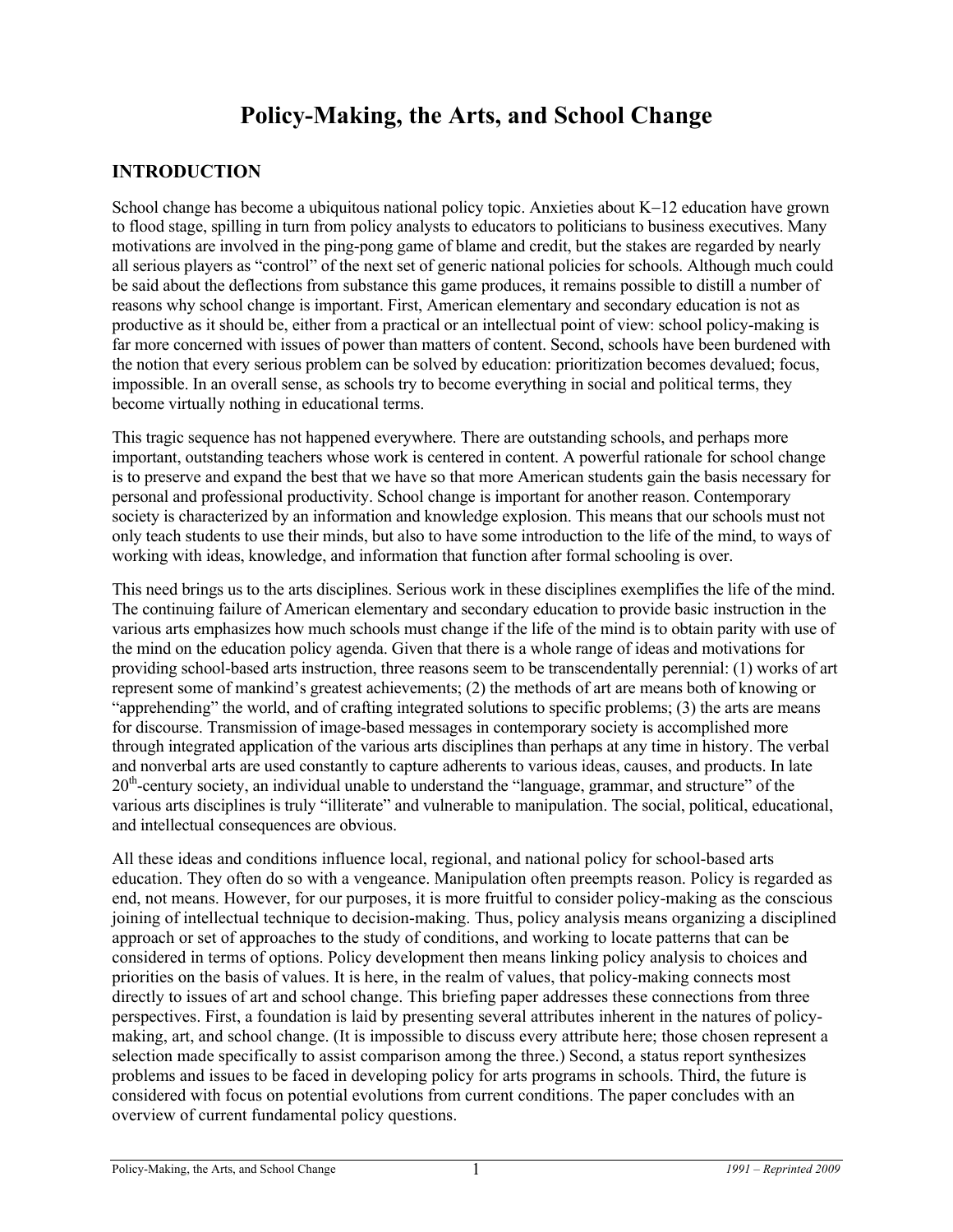#### **NATURES**

*Intellectual Functions.* In order to consider the nature of art, it is important to recognize several distinct intellectual functions. For example, some intellectual activities are focused primarily on finding out how existing things work. Others are focused on producing new or unique things. Still others are focused on finding out what happened. Certain intellectual tools and processes are indigenous to each function; creativity enhances effectiveness in all. Each function may be combined with the others in various mixtures and balances.

*Functions and Enterprises.* Every person needs skill in using each of these three intellectual functions since most decision-making requires their application in varying measures under varying circumstances. To use more familiar names, the science function is centered in discovering how things work; the history function, with what happened; and the art function, with making new things. An important distinction must be made here between functions and enterprises. Obviously, science-based enterprise has interest in what happened and a definite interest in creating new things. But science-based enterprise creates new things by first finding out how the natural world works. Just as obviously, history-based enterprise is concerned about how things work, but based on seeking to understand "what happened" in various human and humanistic dimensions. Arts-based enterprise is also interested in how things work, but based on the development of capabilities to create new things. A medical research lab is a relatively pure example of science-based enterprise; an historical researcher, of history-based enterprise; and a playwright, of arts-based enterprise. But most enterprises represent combinations. For example, technology involves application of the art function to findings of science. Technique is the findings of science and history applied to artistic problems such as the creation of replicable effectiveness. Another example: written history uses the art function to present findings about such matters as the sociological impact of scientific discoveries.

*Functions, Mixtures, Art.* Viewed in this light, work in all academic disciplines involves some proportionate mixture of the scientific, historic, and artistic functions. Thus, the art function is no less important than the science or history function. In the K−12 years, serious study of one or more arts disciplines is the best way to begin teaching the art function. Learning to produce work in any arts discipline means learning to solve compilation problems using the media of the art form to create something unique. Performed seriously, this is much more than emotion-based expression. Each work of art, whether created or recreated, is a small universe of interrelationships that translates personal expression to general understanding. Crafting these interrelationships is central to work in the arts. The greater and more universal the translation, the greater the work.

Once one has a work of art to consider, it is possible to ask all sorts of questions about it. One can apply the intellectual function of science and consider how the little universe works. One can apply the intellectual function of history and ask the question, "How did this little universe come into being and what has its impact been?" But these issues and questions, as important as they are, and as art-related as they may be, are not centered on the art function, which involves a fusion of technique, theory, knowledge, vision, and will that results in creating new things out of available materials. This is why the term "art" is associated with far more than work in the fine arts disciplines — the art of government, the art of negotiation, the art of forecasting, the art of investing, etc., and why there is such a strong historic connection between theoretical scientists and the fine arts. Theoretical scientists use the artistic function to create trial solutions in their search for how things work.

*Curriculum and Technique.* The functions of art, science, and history become doubly interesting when discussed in terms of curricular content. For one thing, much present teaching and learning is focused on the results of scientific, historical, and artistic efforts rather than on the scientific, historical, and artistic modes of inquiry themselves. This emphasis seems particularly appropriate in elementary and secondary education. However, as students move through the educational system, it is not unusual for them to learn means of discovering how things work or what happened. Projects devoted to this objective are common across the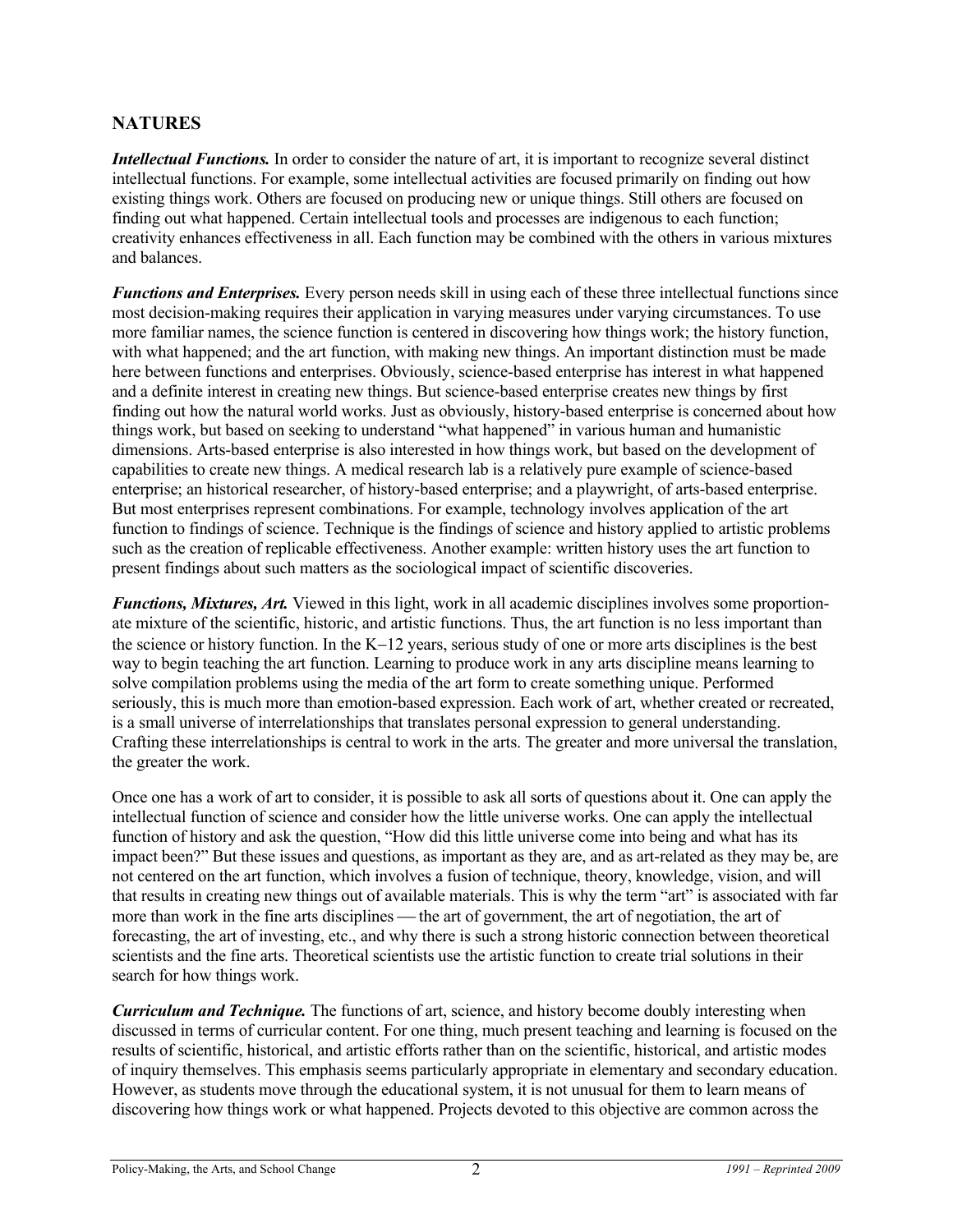curriculum. When it comes to teaching students how to make things, the technique aspect of the art function is abstracted and emphasized. Instead of helping students develop the capabilities necessary for creating unique things for unique situations, the orientation is toward teaching a variety of techniques under the illusion that all problems can be generalized, that all have generic solutions. Technique-centered orientations are hardly confined to teaching the arts disciplines, but rather pervade all of schooling from organizational structure to delivery of content. Decades of such emphasis have led to current worries about creative thinking and to seemingly intractable problems with the organization and management of schooling.

One now sees a good number of reasons why teaching and learning the art function through arts education is difficult in the schools. The art function—creating new things for unique circumstances—is a critically important skill understood intellectually by only a few educational policy-makers. There is, however, basic understanding of the scientific function, some cognizance of the history function, and fundamental faith in technique—"here is a process that will work everywhere!" This goes some way to explain why contestants in policy debates about arts education most often divide along technical, historical, or scientific lines. The technically oriented favor an emphasis on teaching the production techniques of the various arts disciplines. The historically oriented favor an emphasis on teaching what happened using the arts disciplines as content. The scientifically oriented favor an emphasis on psychological conditioning based on the latest explanations of how the arts work in or on the human psyche. Of these three major approaches, the technically oriented does the most to build a foundation for work with the artistic function. The historically oriented and the scientifically oriented use art as subject matter for conducting science- or history-based enterprises. However, the technical orientation can become a serious detriment to the development of a full range of artistic capabilities if production technique is isolated and considered an end in itself. The person working to create something new for a unique situation cannot begin without technique, but if technique constitutes the sole resource, the uniquely crafted, integrated result that characterizes a successful use of the art function can hardly be expected.

*Art-Centered Arts Education.* To assert the above is not to suggest that school-based arts education avoid the history and science functions. It is to say, however, that if our primary purpose is to teach the art function, arts education cannot serve merely as an adjunct to the science function, or the history function, or even the technical function. To the contrary, an arts education curriculum centered on the art function evidences aspirations for developing (1) strong technical competence in creating and recreating art based on an understanding of how the arts disciplines work, including what happened and what worked in the past; (2) a thorough understanding of the elements to be employed in the work at hand not only from the perspective of how the elements work and their uses in the past, but also how they might be used in new contexts; and (3) the ability to discern contexts and conditions that will surround the making and reception of a specific work. It is clear that these basic capabilities constitute a set of resources from which the student artist draws as work proceeds to create, recreate, or understand in kinesthetic, musical, verbal, or visual terms.

Viewed in this way, teaching the arts disciplines in the schools becomes a significant intellectual challenge. It is far more than developing the technical skills of students and/or teaching them what happened and/or attempting to relate how art works or can be made to work on the human mind. Clearly, the nature of teaching and learning art as an intellectual function is not necessarily the same as teaching about art or even teaching how to make something using the materials of art. For a useful analogy, consider attempting to write poetry or to conduct diplomacy in another culture. Obviously, it would be necessary to have technical command of the language. It would also be necessary to understand how things work in the new culture, and what has happened there in the past. But just knowing each of these things is not enough to be successful with the arts of literature or negotiation. The art-making function, whether applied to diplomacy or the arts disciplines, becomes possible when one is able to take what one knows and build successfully with it in unique circumstances. Such capabilities take time, dedication, and orientation to the nature of the task.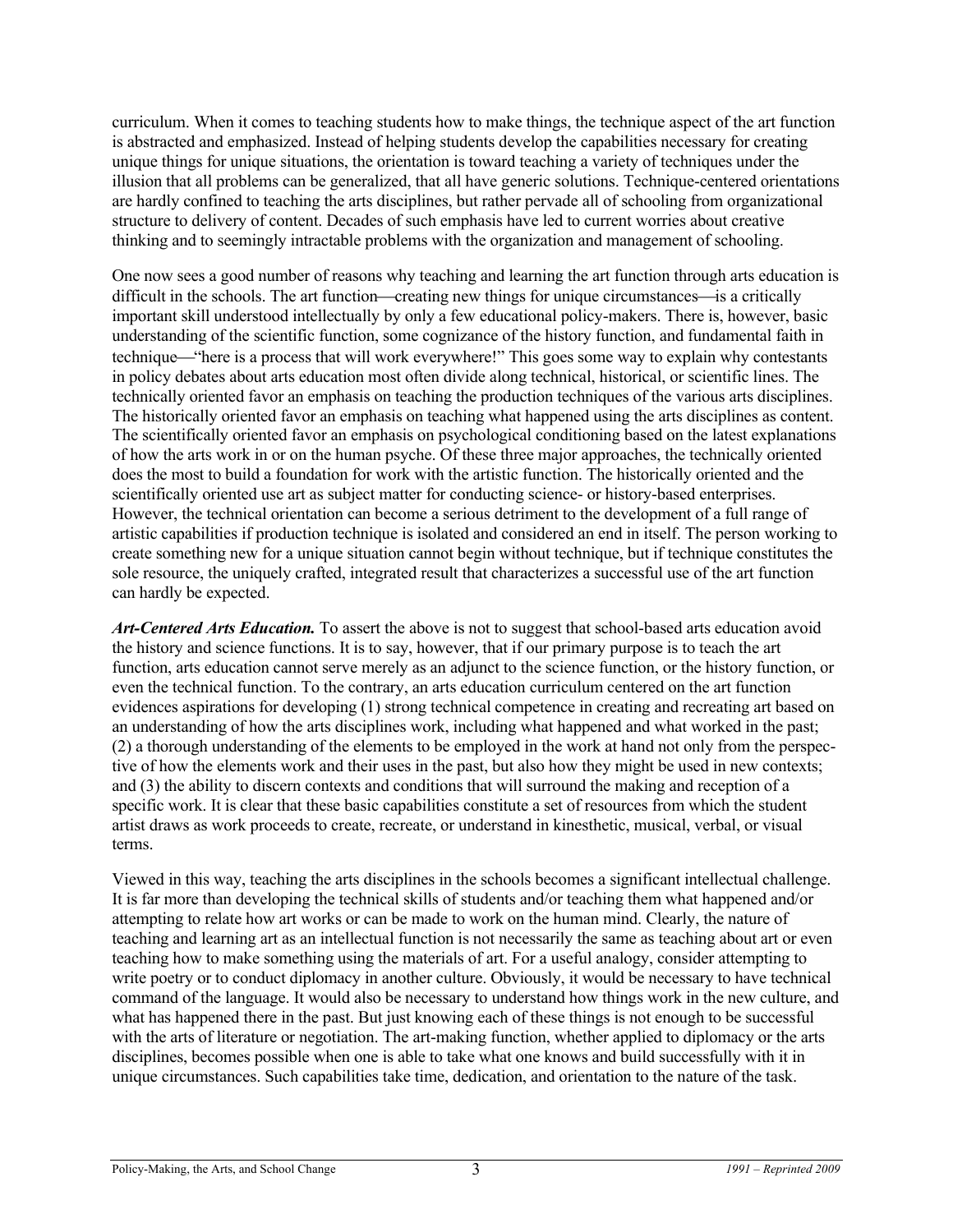*Policy Purposes.* Let us turn now to policy-making: the obvious purpose is to arrive at a decision about what will be done. But the world of policy involves much more, for example: influencing outcomes over which one has no direct control; or understanding the ramifications of actions in terms of economic benefit or loss, constituency reactions, short-term versus long-term effects, and credit or discredit to proponents or opponents of a specific policy.

The basic elements of policy work tend to be gathering information and ideas, multiple analyses of the information and ideas, determination of a course of action, and evaluation of the course of action against expectations. Typical expositions about policy place these elements in a loop indicating that the process has self-contained energy, and that one can begin at any point on the loop. For each of these elements and for the policy process as a whole, there are many techniques. Debate rages over the validity of techniques for information-gathering, analysis, action, and evaluation and, of course, over techniques for trying to make policy decisions look as good as possible. Policy-making is also influenced by values. This makes it possible to identify policies by their various orientations. Values and their attendant philosophies have significant influence on views about and uses of policy elements and techniques. These combine to produce philosophies about policy.

*Policy Contexts.* Policy work, and any given policy process operating in the real world, is subject to constant contextual changes. Time alters conditions, often so rapidly that a slow policy development process creates decisions for a time that is past. The passage of time also tends to demonstrate the extent to which a given policy has worked. When a widely-held policy or set of policies is rendered useless by the march of events, new policy is developed in the middle of what is often called a paradigm shift. Relationships among purposes, elements, techniques, philosophies, and influences come into bolder relief than usual. No one knows what profiles of new relationships will look like. We are now in such a time with respect to K−12 education in the United States.

**Policy Approaches.** Given all the aforementioned attributes, what then is the nature of policy work? Policy obviously is concerned with how things work; it must also consider what has happened, often in great detail. Policy is interested in finding technical solutions — patterns that have broad application, large decisions that govern small decisions. None of these approaches alone, however, does justice to the nature of policy work, for policy-making in the broadest sense is more centered in the art function than in either the history or science functions. This connection between policy and the art function is not well understood. Policymaking is widely considered a technical enterprise. Proponents of the technical approach believe that detailed policies can always be constructed to address prospective conditions in advance, that what works in one place will work in another, that everything works in replicable scientific terms. The only problem is to find out how things work in general. Proponents of the artistic approach believe that there is no automatic link between the presence of similar goals and the presence of similar conditions for fulfilling goals. Although real-life decision-making mixes technical and artistic approaches, most policy development for education in the last fifty years has favored technique. The choice of proportion in the mix is critical, for it determines orientations concerning the nature of decision-making, including purposes, uses of policy elements and techniques, powers to reinforce or erode philosophical positions, and capabilities for understanding reactions to influences. In terms of personal responsibility, the technical approach to policy tends to consolidate decision-making power while the artistic approach tends to defuse it. The technical approach risks all on good decisions at the top, while the artistic approach demands high capability throughout the system.

*Two Grand Policies.* Interweaving the nature of the art function and the nature of policy leads naturally to the nature of schools and school change. Two extant grand policies illustrate basic American values about education. The first: it is more important to focus on opportunity than uniformly high quality; we are always ready to sacrifice specific quality for general opportunity. The second: education is to produce productive adults with productivity defined fundamentally in technical and economic terms; we are always ready to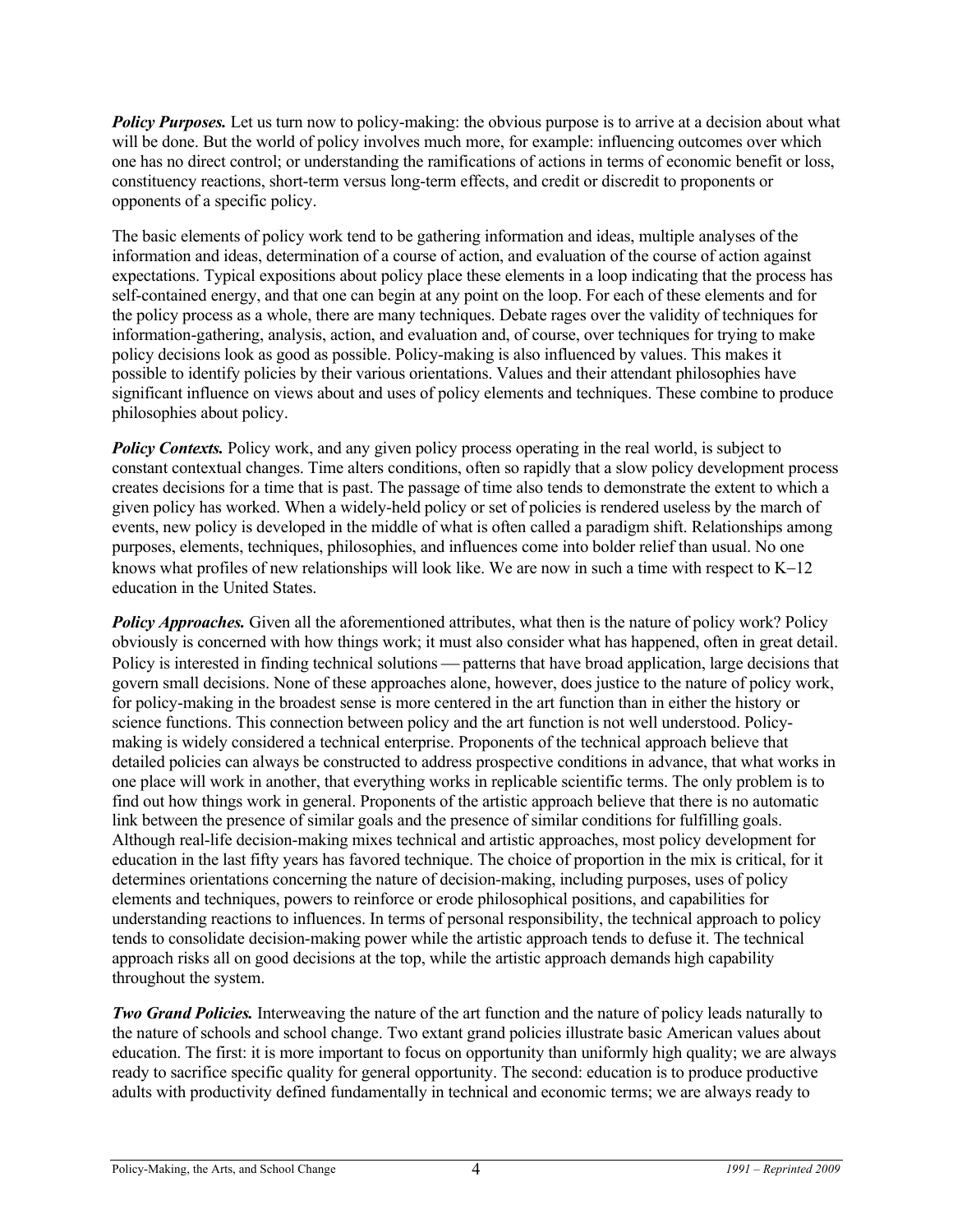sacrifice the spiritual for the practical. The result: an emphasis on technique over science, science over history, and history over art—how to do it over why things work, why things work over what happened, and what happened over how to create new things, especially new things for unique situations. This is our overall objective irrespective of whether the subject matter is science, history, art, mathematics, sociology, anthropology, etc., and irrespective of whether the format is liberal education, vocational education, or professional education. This is not what we say we do, but it *is* what we do in practice.

*Lessons.* These conditions create one basis for making both connections and distinctions among school experiences, formal schooling, and learning. Since experience teaches, the experience of being in school teaches what a society thinks is important. When most community concern is focused on the record of school athletic teams, a powerful lesson is taught about education-related priorities. When some subjects are taught daily while others such as the arts are taught every two weeks, at random, or not at all, experience teaches another lesson about priorities. But there is also learning that is acquired by individual application to disciplinary subject matter. Knowledge, skills, and understandings grow and develop based on individual attitude, aptitude, will, and self-discipline. The relationship between schooling and learning can be close or separate, and the relationship can vary from individual to individual in the same school environment. Most educators would agree that the best schooling is conducive to the greatest amount of individual learning, but as we have already seen, the vagaries of contemporary policy development and the environment it creates often interfere with the attainment of this substantive objective.

There are also interesting connections between specific and cumulative lessons. This is similar to lessons about priorities, except that it is applied here to lessons in a discipline. Work in any subject consists of a series of specific lessons. Each specific lesson teaches something about the subject, but the aggregate effect of specific lessons produces a cumulative lesson. In the arts disciplines, for example, if all specific lessons focus only on technique, there is a tendency for a cumulative lesson to be that real achievement is possible only for those who have natural technical ability. While this lesson is true on a case-specific basis—i.e., musical talent is important for high achievement in music—it is not true either about learning the basics of an arts discipline or about learning the art function through the study of an arts discipline. If, on the other hand, arts teaching is structured so that each specific lesson is focused on the fusion of science and history functions designated "the humanities," the cumulative lesson is that art does not exist as a separate intellectual function. There are millions of highly educated individuals in the United States who have learned this particular cumulative lesson all too well.

*The Life of the Mind.* This leads to an important connection between schooling and the life of the mind. The life of the mind begins before schooling and continues after it. Schooling represents an obvious opportunity to build the basis for individuals to continue enriching the lives of their own minds long after formal schooling is over. This, however, is not one of the basic American goals for K−12 education. Although much rhetoric is delivered about this ideal, operational policies most often work against achieving it. It is not that the schooling-life of the mind connection is unimportant, but rather that it is not most important, or even fundamentally important. This is consistent with and reinforcing of another American notion: culture is something that we have rather than something that we build.

*School Change.* Interesting considerations about the nature of school change can be made by considering American opportunity-based/preparation-for-work ideals against connections between schooling and learning, specific and cumulative lessons, and the life of the mind. It has already been suggested that we are in a transition fueled in part by general recognition that some of our current educational policies are no longer viable or were never good to start with. As the transition continues with the search for new policies, debates intensify concerning relationships among opportunity, various preparatory purposes of education, relative emphases on learning by experience and through study, and the kind of intellectual capabilities we think we need in order to be productive and exert leadership.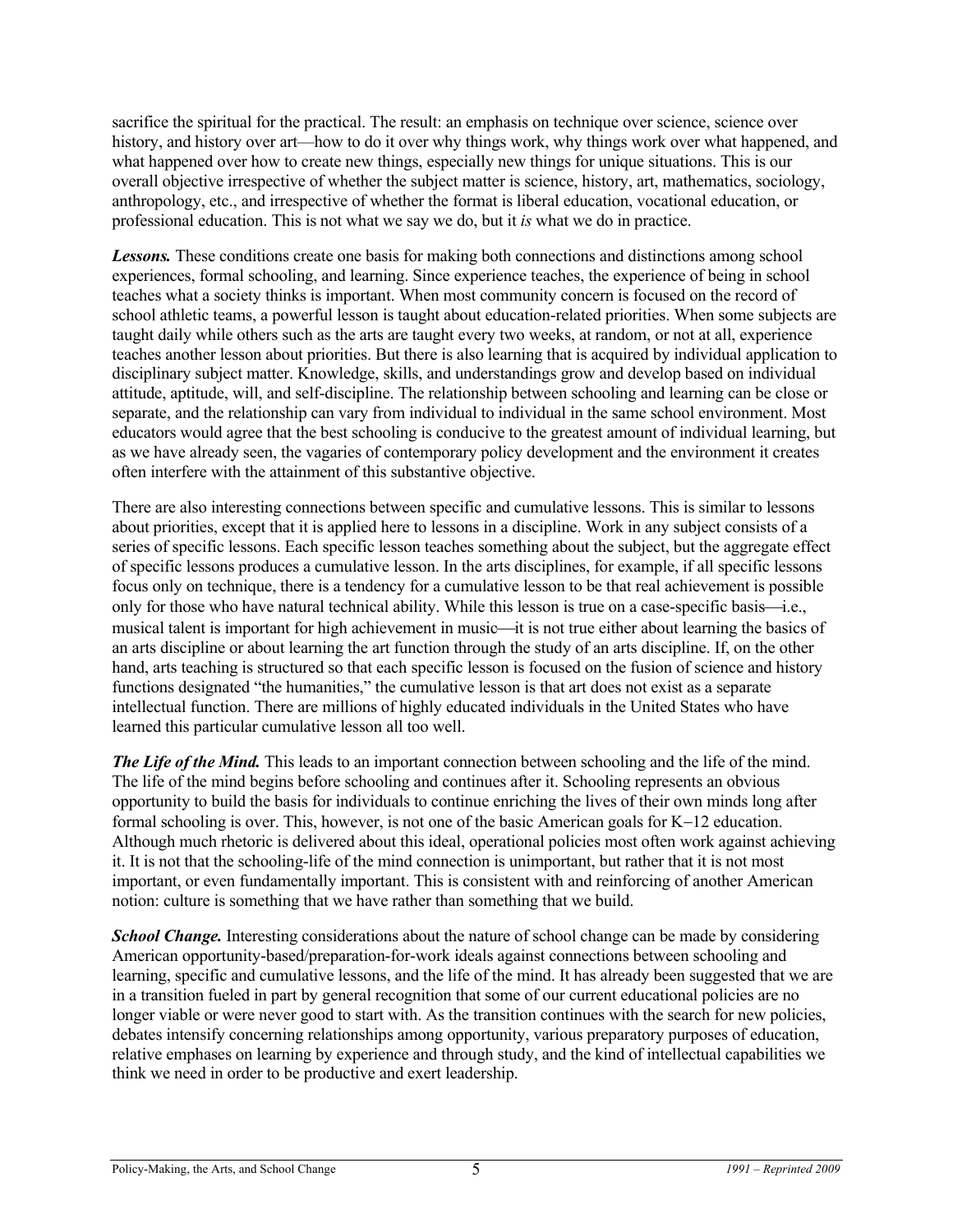School change is also influenced by means chosen for pursuing the ideas and information gathering, analysis, action planning, and evaluation elements of the policy process. Common recognition of the importance of these means creates considerable wars among proponents of various techniques and methods. Often, these wars are fought on ideological grounds. In addition, the changing demographic, political, and economic situation is bringing new levels of competition to American business, deepening concern over the loss of a common core of cultural information, provoking near panic over the potential loss of superiority in developing and marketing technology, and creating new levels of social polarization. And yet, one of the largest potential influences on both policy and the policy context is the massive failure of large-scale technical approaches to social and educational planning. Failures of Communist regimes abroad and an overbureaucratized educational system at home are creating pressures for decentralization. The primary battle here is between those devoted to preservation of technical approaches (one general solution) and those devoted to more artistic approaches (many unique solutions). In terms of school change, the first relies on greater standardization and enforcement, while the latter relies more on individual capability and will to succeed. Both approaches will be present whatever the outcome. The debate is over the proportion of each in the mix. A central question here is the kind of teacher we want to have. To what extent is the teacher the deliverer of technique created by others, and to what extent is the teacher able to create unique teaching for a unique time for each unique group of students? Viewed in this light, the technical/artistic dichotomy is one of the great policy questions regarding school change. It is centered in basic disagreement about the natures of things and about the ideas and values derived from contrary conceptions. These are not ivory tower battles. The choice of balance between technical and artistic approaches to teaching will determine such things as the balance of our relative emphases on efficiency versus sustained ability. This balance has portentous cultural, social, economic, and political ramifications. How schools change is a critical cultural matter.

#### **CURRENT STATUS**

*Education Reform.* A vast enterprise called education reform is under way. This enterprise contains many branch industries, some focused on searching for new techniques in education and educational management, others on developing solutions for difficult, chronic problems. Most visible of all, however, are hucksters for the outcomes-hype industry, the standardized testing-hype industry, the social guilt-hype industry, etc. But each branch industry, no matter what its motives, hopes that a new status quo will favor its long-term interests. The result: policy is the servant of well-crafted advocacy for hegemony rather than advocacy being the servant of well-crafted policy. This is not to deny that education reform is needed or that good policies can be developed. But as usual, good educational policies will result from the work of capable individuals with objectives centered in teaching and learning, not from contrived advocacy or political posturing.

*Basic Values, Basic Purposes.* This harsh analysis is based on the fact that conflicts regarding purposes and priorities are regularly debated in noneducational terms. The education reform debate often considers education in utilitarian fashion, as though education had little meaning in and of itself. Instead of concentrating on content, much energy is expended on crafting buzz concepts that carry images of improvement: outcomes, creative thinking, and empowerment are examples. Each of these concepts is important; each worked in-depth can be productive. But no real change in favor of any of them can be produced by incantation alone. Our society has become so adept at creating images that many leaders act as though bad conditions are simply bad images that can be erased by good images. For example, while goals to raise standardized test scores are laudable, such scores do not indicate whether students can work using the intellectual functions of science, history, or art. Working with these functions and their interrelationships as appropriate to various tasks constitutes the basis of productivity, intellectual advancement, and all the political, economic, and social benefits so avidly sought from such positive conditions. It is entirely possible to use methods of public relations, including mathematically-based techniques such as standardized testing and polling, to prove to ourselves that educational results are improving when, in fact, they are improving only in terms of the techniques we have chosen to address the elements of the policy process—idea and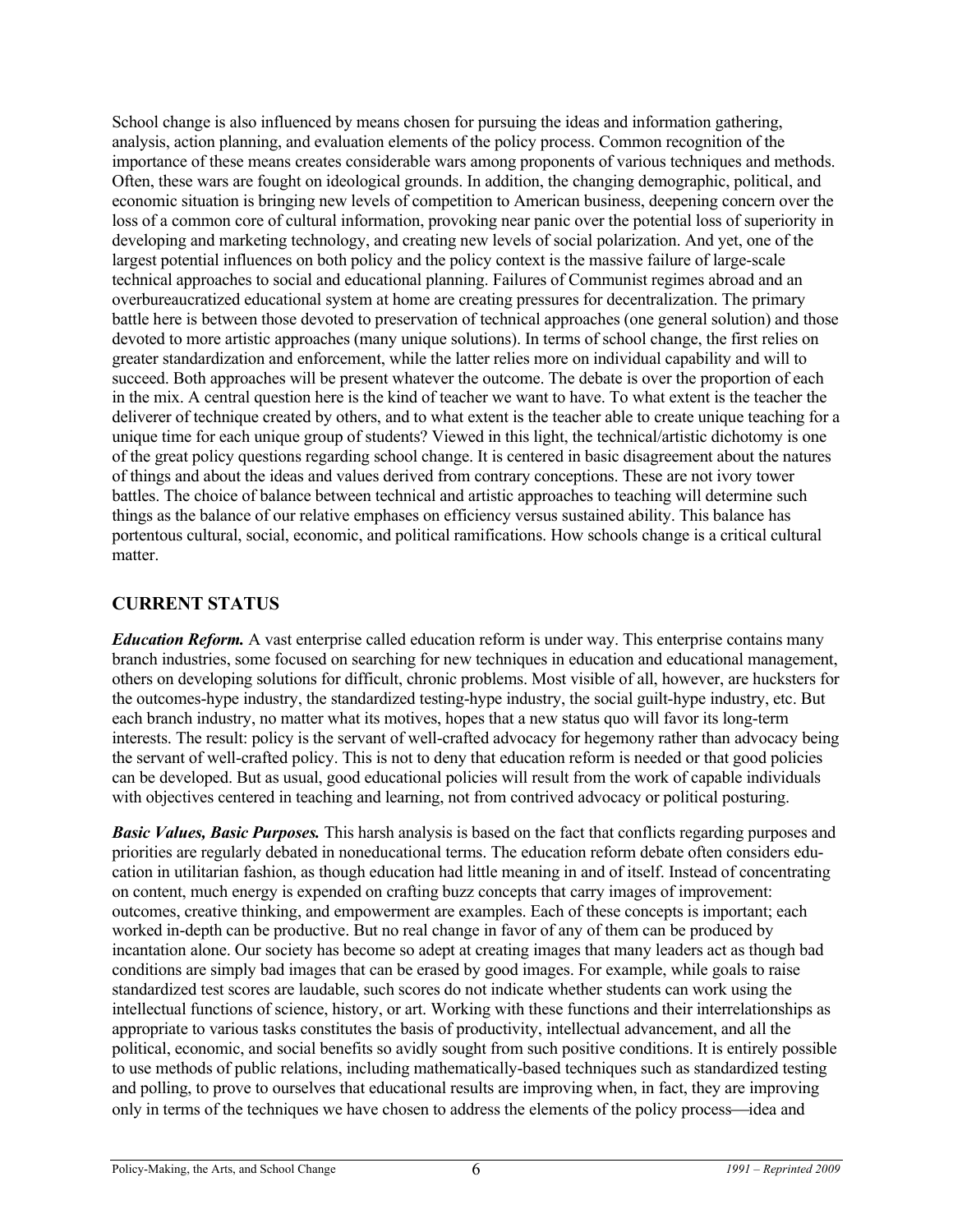information gathering, analysis, action, and evaluation. The appearance of success can mask failure, often for a considerable time. This prospect brings us full circle to basic values and ideas about the nature of what we are trying to accomplish in education, and about the role of teaching and learning the arts disciplines in the schools.

*Arts Education.* It is no secret that arts education has a checkered record. In some locales, there are strong programs in one or more of the arts disciplines. In other locales, programs are weak or marginally effective. And in still other locales, there is no real arts education to speak of. It is possible to overlay this range of achievement with information about the number of students served in each circumstance. Too often, excellent arts programs serve a relatively small number of students in a particular school. For most students, there is just enough presence for the arts in schools to teach the cumulative lesson that the arts disciplines are not as important as other subjects. Specific lessons are based primarily either in the acquisition of technical skill or the application of psychological technique in the hope that being around art will induce creativity, good feelings, or even future patronage. In-school conditions also may involve exposure to professionally produced art and to artists. These experiences, if combined with curriculum-based instruction, can serve an important field trip function: curriculum and experience reinforce each other. If, however, arts experiences are the only in-school involvement with art, the cumulative lesson is that art is no more than entertainment.

Education reform has brought additional pressures on arts education. Worries about the so-called basic disciplines have produced new emphases on technical skills, particularly in language and mathematics. This is done in the hope that technical competence will provide the basis for expertise that generates lucrative new technology. Such an agenda has little room for teaching art or history as intellectual functions — the scientific base of technology is crystal clear while the role of the art and history functions in creating technology is obscure. Art and history subject matters—in contrast to art and history as intellectual functions—are receiving some emphasis because of another concern: the search for common values and understandings needed as the basis for a democratic society. But this impetus comes more from a desire to have common understanding about what has happened rather than improved general competence in the creation of unique things.

*Cultural Forces.* Triumphs and tragedies resulting from in-school conditions pale in comparison to the cultural forces that face American elementary and secondary school students outside of school. All arts media are employed in the creation of popular culture. The musical and visual image form our culture more powerfully than reasoned discourse through words. From television news to education reform rhetoric, words are often an accompaniment to images created to bypass reason and appeal directly to the emotions. In one of the great educational policy contradictions, elementary and secondary students are having their cultural values formed primarily through languages they cannot read. The musical, the visual, the theatrical, and the kinesthetic are all given to youth in a pre-packaged mélange. There is no need for effort on their part. Their culture is made for them. The result is association of the artistic media with environments and lifestyles rather than with the life of the mind—a cumulative lesson with disastrous long-term ramifications.

*Art-As-Center, Art-As-Means.* Given these in-school/out-of-school conditions, it is natural that many philosophical positions contend over the content and process of arts education. As we have already seen, some of these positions can be identified by their relationships with science, history, art, and technology, either as intellectual functions or as enterprises. Another type of analysis can be made by determining the mixture between art-as-center and art-as-means values. An art-as-center position holds that the primary reason for studying one or more of the arts disciplines is to learn as much as possible about that discipline on its own terms. The primary reason for studying music, for example, is to learn how music works, the basic methods for making music work, what has happened in music, and eventually, how to think *in* music. The art-as-means position sees the arts disciplines *primarily* as means to other ends—improving test scores in other subjects, creating a cultural tone for the economic benefit of the community, entertainment after real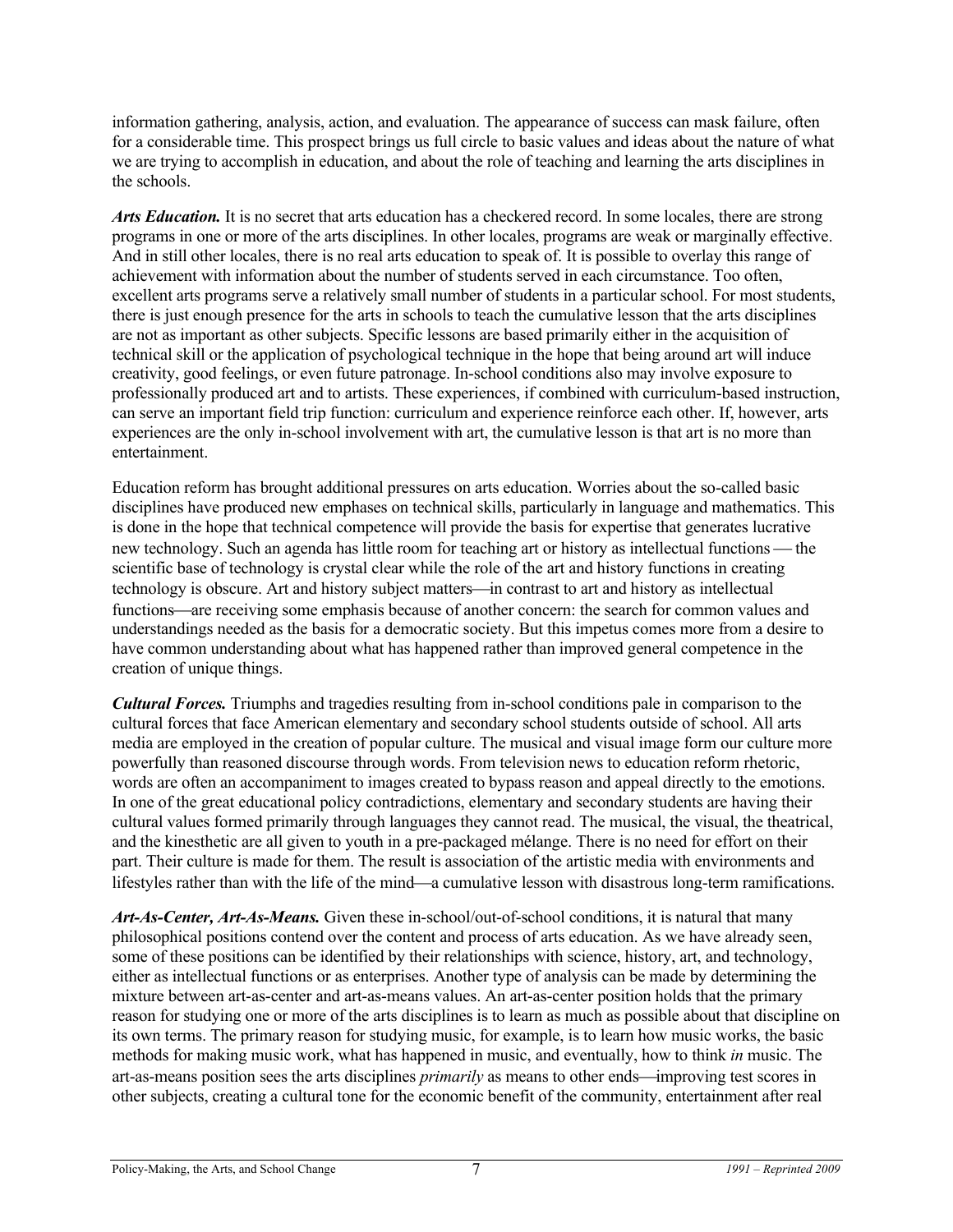work is done, supporting public relations and marketing, facilitating social engineering and psychological action, working with the learning-impaired, creating lifestyle environments, etc. Since conditions involve a mixture of art-as-center and art-as-means values, the question is not the presence of one position or the other, but the relative weight of each in a given mixture. In schools, it is not unusual to have art-as-center operations conducted for the interested and the talented in order to produce product that can be used in artas-means operations for general school and community populations.

Art-as-center and art-as-means distinctions reveal much about policy ideas for combinations of the science, history, technology, and art functions. In an art-as-center approach, history is concerned with finding out what happened in order to build competence for thinking in the arts discipline. To one art-as-means point of view, the issue is how past work in an arts discipline relates to or can be used to teach general history. Regarding technique, the art-as-center position focuses on the acquisition of basic operational skills in a discipline while art-as-means proponents are interested in how the arts discipline relates to or can be used to accomplish other agendas. Obviously, both art-as-center and art-as-means approaches can be used wisely or unwisely. But in taking positions on arts education in the schools, the question remains the extent to which the goal is to teach the intellectual function of art, or to use art to support teaching other subjects and other intellectual functions, or to use art to support non- or even anti-intellectual goals. Clearly, such interacting but distinctly different ideas and agendas have the power to produce tremendous conflicts regarding purposes and priorities. Prospects for conflict are compounded to the extent that rational discourse is eclipsed by collisions of fundamentalisms. Each faction believes that power to minimize other points of view can be obtained if only the proper images promoting its cause can be crafted and widely distributed. Development and protection of images take priority over core work in the arts disciplines. Personalities, conflicting methodologies, funding, and institutional prerogatives dominate discussions about what is to be done. In such conditions, works of art and work in art become secondary.

*The National Discussion.* All this produces an interesting pattern of influences on policy-making. For example, national policy development for arts education operates in a more compartmentalized fashion than is widely supposed. An illusion is created by the disparate amounts of media coverage given to various individuals and groups involved. The National Endowment for the Arts, the American Council on the Arts, the Kennedy Center, and the state and local arts agencies receive far more coverage in the prestige press than teachers' organizations, universities and colleges, and independent intellectuals. However, the record will show that the under-reported individuals and groups have far more influence and make a far greater contribution to arts education. Relationships among wealth, image, and public approbation produce a national policy forum on arts education that is more a place for the exchange of propagandas than for negotiating cooperative solutions. Groups become wary about giving credit to others lest their own image suffer. The arts education policy forum is also characterized by vigorous advocacy for different techniques. There is little common ground beyond agreement that arts education, in some form, is important. The result: various groups and individuals that influence arts education policy become enclaved according to their ideas, interests, and traditional responsibilities. In national terms, for example, the academic community in higher education essentially controls the content of teacher preparation programs and research. School boards, both state and local, have control over the extent to which arts education is a priority in specific schools. Specialist teachers control what students learn. The arts council system controls artist-in-schooltype programs, and the National Endowment for the Arts, along with like-minded advocates and philanthropists, essentially dominates discussion of arts and arts education policy in the prestige media and in the "best" social circles. Examples could continue for quite some time, but the fact is that these policyinfluencing entities do not have deep respect for one another; cooperation is minimal, patience short, and umbrage common. At the local level, policy development is focused on either the emplacement or protection of delivery systems for arts education. Conditions rarely allow professional arts teachers to move comfortably into policy issues centered in content. Evolving history continues to teach fear of loss. Local arts teachers are all but consumed with the problem of continuous justification.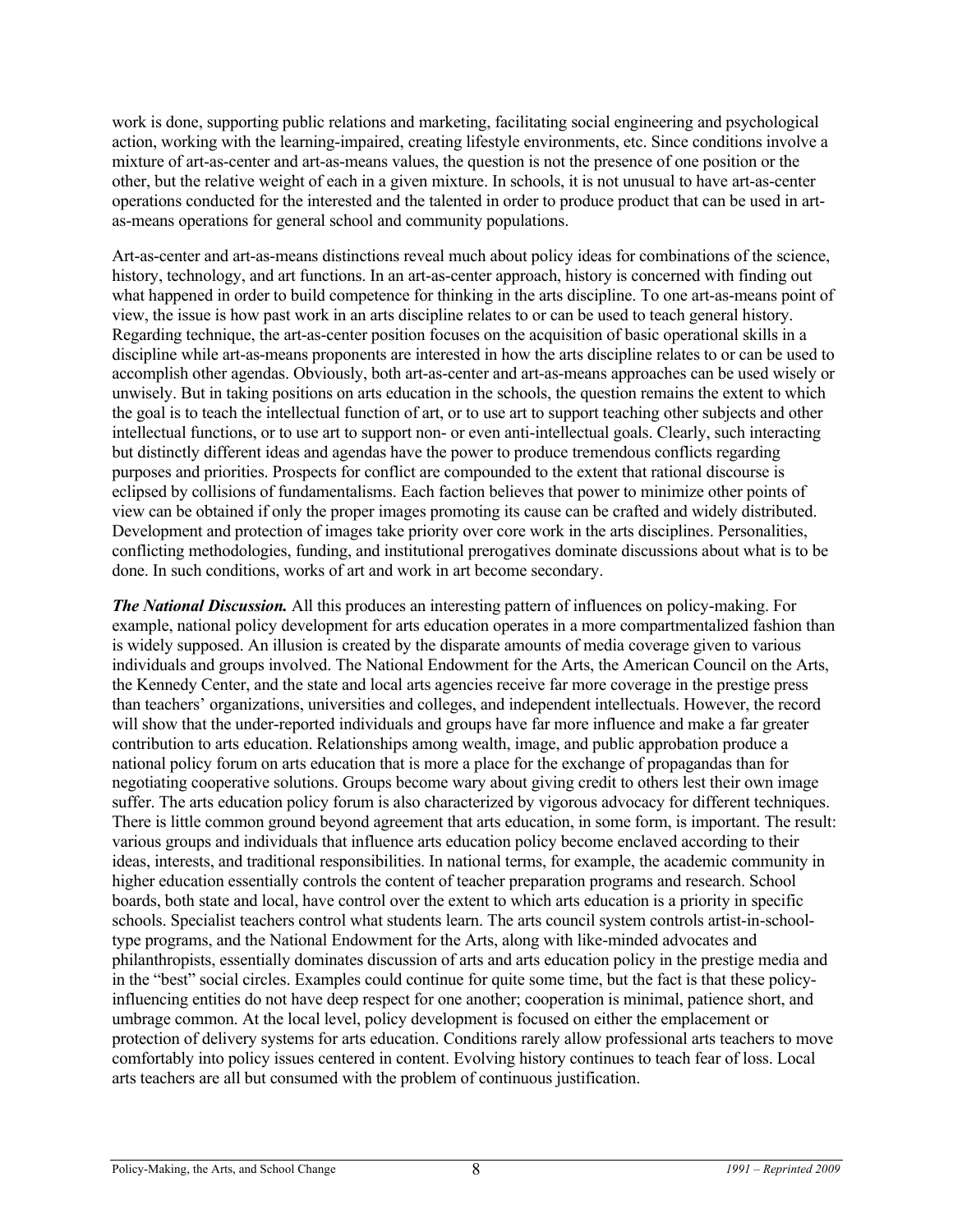*Arts Education and School Change.* Current conditions regarding policy development and arts education relate specifically to current conditions regarding schools and school change. A common lament is that lack of unity prevents massive political action on behalf of arts education. There are two basic problems with this point of view. First, in a democracy, there is little unity at the detailed level about anything that is important: the existence of various points of view is a sign of health rather than of disease. Second, it seems foolish to develop unity in order to take political action for the sake of political action. Too often, the call for unity reflects a focus on *how* (political action) rather than *what* (content). It is not lack of unity, but rather the preponderance of superficiality that produces so little impact for much policy-oriented work on arts education. So often, pragmatic and promotional interests present rationales for arts in the schools solely on art-as-means grounds. No matter how sensible these arguments seem, the cumulative lesson being taught is that art on its own terms has no parity as a basic component of education.

*Out-of-School Influences.* These educational issues are overshadowed, however, by the power of out-ofschool conditions in cultural formation. As schools at their most serious have become more and more oriented to the teaching of technique rather than pursuing individual and aggregate goals for cultural formation, and as cultural formation has become confused with cultural imposition, cultural policy development is influenced disproportionately by popular culture, or, more specifically, by the purveyors of popular culture. This creates a corrosive situation with respect to public understanding of the possible connections between art and schooling. It also sheds new light on tensions in the arts education policy arena. For example, the status of public understanding about the nature of art, the nature of schooling, and the relationship between the two is reflected in public policy based on confusions between art and entertainment. Polling allied to public relations technique enters the picture. Polls show how those polled feel, rather than whether those feelings are the basis for good policy. Massive reliance on polling has confused distinctions between off-the-cuff feelings and thorough policy analysis. In such a climate, in-depth policy discussion is all but impossible. Options and alternatives are viewed as public relations attacks. The mandarins of popular culture cry "censorship" when anything they promote is questioned. As for students, a relatively small number find personal fulfillment in real work involving one or more of the arts disciplines. Most are left with little opportunity to understand the possibility of a distinction between art and entertainment, much less to receive an introduction to art as an intellectual function. By refusing to work seriously and comprehensively with art, the schools essentially have abandoned any hope of a significant role in cultural formation beyond that which magnifies the parade of fads and orthodoxies that constitute popular culture or beyond that which reinforces the technique-centered approach to economic and social organization. The spiritual world is essentially ignored. As a result, culture-based problems multiply.

#### **FUTURES**

*Opportunities.* Despite all current difficulties, the future seems replete with opportunities for school-based arts education. No one knows the extent to which any of these opportunities will be seized. As previously noted, evolving geopolitical conditions are calling into question massive state planning and hierarchical bureaucracies as the most productive means for economic, social, and cultural development. There is also growing understanding of problems caused by absolute faith in technology and technique. In the current transition period, new balances between individual freedom and social responsibility are being sought. This situation will not last forever. In time, the transition will complete itself and new orthodoxies will emerge. These may survive and war with each other for many years.

*Basic Choices.* Periods of transition make policy analysis particularly worthwhile because transition conditions create the potential for change on many fronts at once. But wise utilization of this fact depends on views about purposes. To the extent that policy work is viewed primarily as the development of strategies and tactics to promote and protect past, present, or projected positions and conditions, to that same extent policy-making is based on technique. To the extent that policy work is considered a search for viable alternatives, an operation to build capabilities that can be used as needed, to that same extent policy-making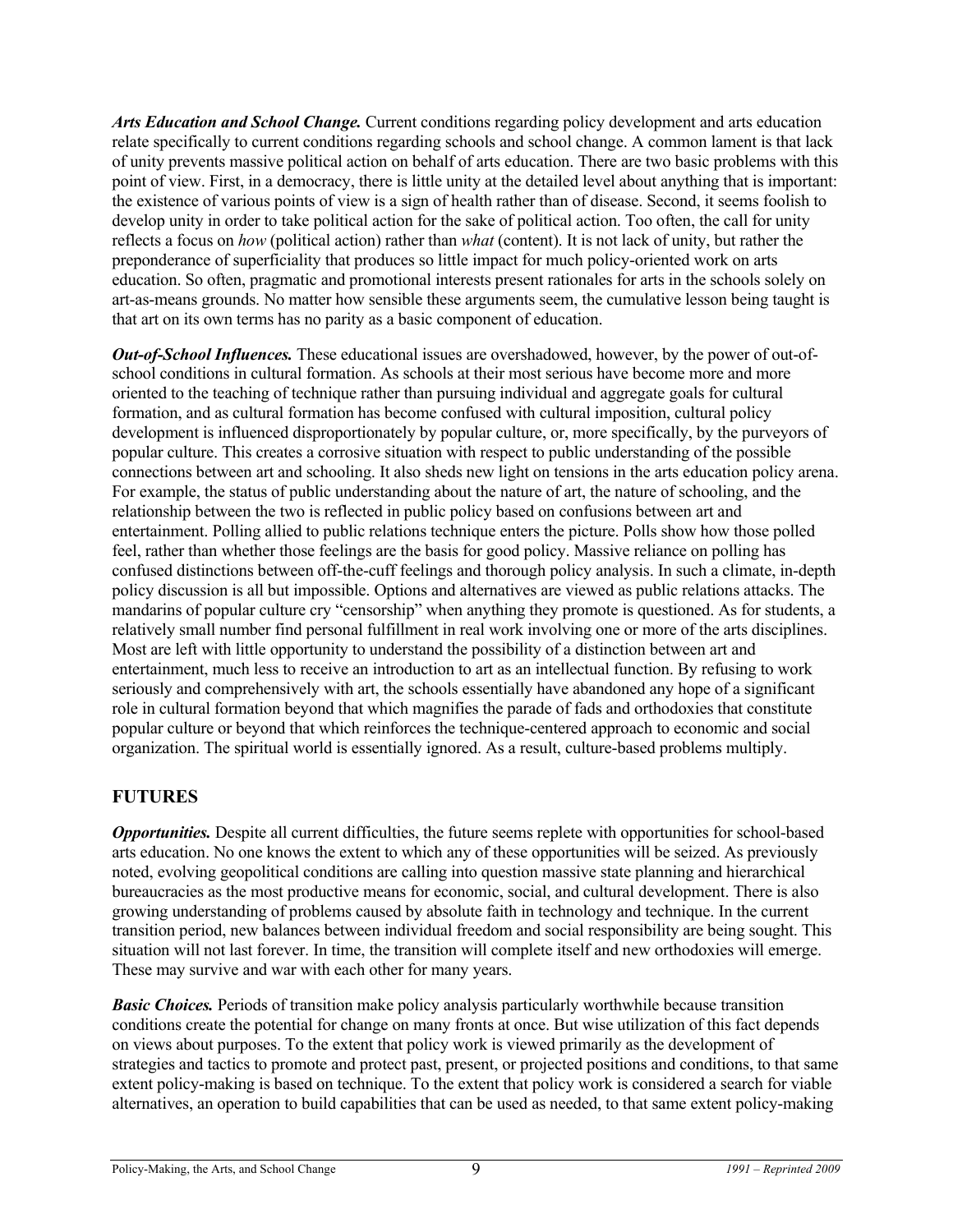becomes artistic — technique is present as means, not as end. Simply put, a basic distinction is the extent to which policy work is viewed as a means for producing belief or compliance, or as a means for facilitating judgment. Other distinctions ought to be considered: planning versus strategic policy-making, for example. So often, planning is done solely in terms of tangible resources such as funding. Strategic policy-making considers the relationship between tangibles and intangibles such as the fit between ideas and conditions, the internal integrity of various elements in a given plan, the will and commitment of responsible individuals. Another set of distinctions evolves from short- and long-term perspectives on policy development.

*Purposes and Choices.* Numerous factors influence choices made about mixtures and balances of these ideas in actual decision-making circumstances. One of the most important is the constantly evolving public view of the purposes of art and the relationship of this view to the development of public policies concerning arts education. If, for example, the mix of public opinion is shifted so that art-as-propaganda erodes the regnant position of art-as-entertainment in the public mind, what impact can be expected on arts education in the schools? It is possible that such a shift could change overall public opinion from "art-isornamental" to "art-is-dangerous," or more probably, to "art, like religion, is a private matter," no longer a responsibility to be covered by tax-based revenues.

*Management Choices.* Another factor is the evolution of ideas about the nature of management structures based on growing concern about the effectiveness of large hierarchical bureaucracies. Major questions are being raised throughout the world about the extent to which decentralization is preferable to centralization. The European Commission in Brussels is advancing the concept of *subsidiarity* — taking decisions at the lowest appropriate level. This issue has already reached American elementary and secondary education: numerous experiments with local control are being developed. The outcome of these experiments and the evolution of consensus on this question will produce much of the context for future policy development concerning management structures, content, and accountability. As previously suggested, the maximalist, top-down management structure focuses on competence at the top and compliance down through the various levels of the hierarchy. The gamble is on one right decision, right in the sense that the decision at the top will produce the desired results wherever the decision is employed. Individual competence to deal with content is devalued and its impact minimized. But let us now go further. In maximalist management circumstances, individual competence is seen first in terms of ability to deliver the assignment one is given. Later, as boredom sets in and the bureaucratic power game reveals itself, competence becomes defined as the ability to manipulate at increasingly higher levels in the hierarchy. Politics replaces content at the center of the enterprise. Minimalist management takes an opposite view and focuses on results rather than on compliance; it is comfortable with maximum variation as long as basic content goals are being achieved; its objective is a high level of individual competence and good judgment at all levels. It is based more on the intellectual function of art than on the intellectual function of technique.

*Policy Choices.* These now familiar considerations lead us to several basic choices about the future shape of the policy enterprise whether considered comprehensively, or in terms of general education or arts education. Centralization versus decentralization is joined by other distinctions: immediate efficiency contrasted with sustained ability, application of methods contrasted with results, and even the extent to which policy debate itself is conducted in either/or terms, or in terms of mixtures and balances. Other critical choices will be made concerning the orientation of policy work toward image-making as a means of public discourse. All these choices will influence school change even though they will be mixed and matched in an infinite variety of ways given specific educational situations.

*Economic Influences.* One general influence seems more certain every day. As the world converts to market economies, the United States will be in an economic position quite different from anything experienced by most living Americans. Many individuals already equate real and potential losses of America's relative economic position with failure. There is not significant understanding of the distinction between loss of relative position and loss of internal position. In any case, economic fears are already at a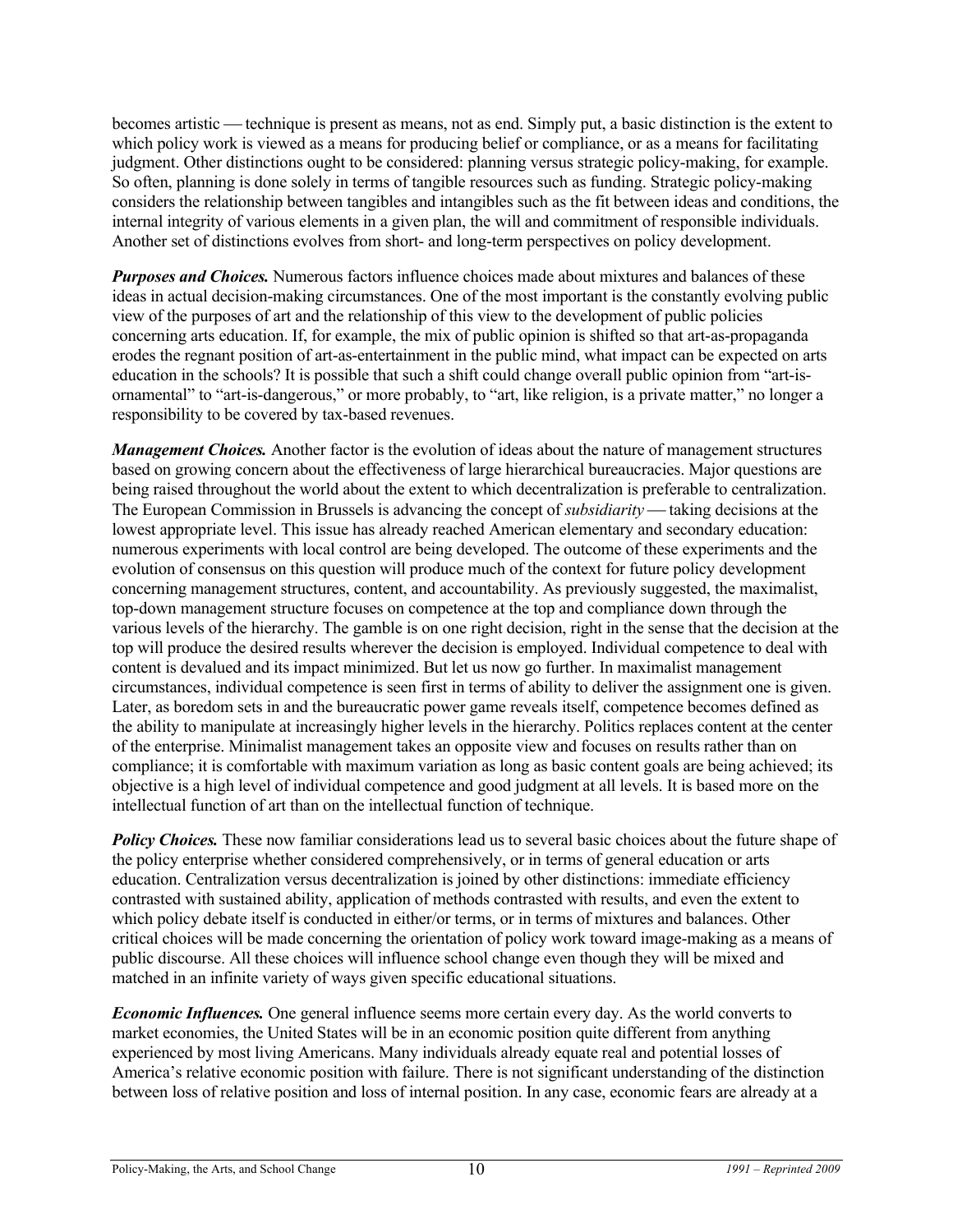significant level, even before large sections of the world have developed market economies to the point where real competition with the United States is possible. If such an evolution occurs, economic anxieties may be raised to fever pitch with draconian consequences for educational policy. Clearly, geoeconomic events and potentialities portend course corrections for American education. For example, it is becoming obvious that the United States needs more capabilities in basic science. However, individuals concerned about basic science are locked in a policy war with a larger group who sees technological exploitation as the primary engine driving economic success. Battles rage over the relative priorities of basic and applied research. Unfortunately, the technological mentality sees little of value except technology and technique—using the minds of a few to provide product for many so that the many can use the product without much thought. Individuals fluent in working intellectually with the science function, the history function, and/or the art function may be partisans for the particular mixture of these approaches they work with, but they do tend to see more broadly because each of these three intellectual functions demands constant searching with the mind.

*K−12 Curricular Options.* The mixtures and balances chosen for K−12 curricula based on aspirations for developing science, history, art, and technique/technology functions have critical ramifications for the relationship between art and schooling. Decisions based on these aspirations will determine the nature of course corrections and thus, the content of arts activities: the extent to which students become familiar with the intellectual function of art, the fine and performing arts disciplines, the relationships of art to other things, or a mixture of all three of these in some proportion; or the extent to which art is ornamental, entertainment, propaganda, a mixture of all three of these in some proportion; or a mixture of some or all six of the previous in some proportion.

Such decisions constitute fundamental choices about schools and school change. Basic questions center on what we want schools to do, for example, the extent to which school is considered preparation for life in a technological world, or preparation for life in a world that includes technological conditions but also other conditions, modes of inquiry, and means of accomplishment. Little education reform rhetoric seems to address such basic questions. Many assumptions are made about what should happen: better test scores, better achievement for the traditionally underserved, better acquisition of basic technique, and more creative thinking. While all of these are worthy goals, most often they become identifiers for nostrums. The real content of each issue is masked by the generation of multiple images, all implying that the issue is being addressed while, in fact, little of substance is being done to address the issue at all. Rhetoric avowing that education's purpose is to challenge and advance individual capabilities for lifelong learning masks policies oriented to making everyone feel good about themselves as they are, except, of course, in terms of money and power. No one can be told, even subtly, that he or she is culturally impoverished. Culture is considered something individuals are born with, not something attained through lifelong effort. *Self-esteem* is the current code word covering this counterproductive notion.

Making futures choices for schools is not easy because choices must be made in a political environment where those responsible for results are often co-opted by the requirements of image-making. Considerations turn from the long-term to the short-term, and from realistic assessments and actions based on conditions and prospects to the creation of illusions about problems, solutions, and results. Education reform has produced new levels of resolve based on broad understanding that basic technical skills in language and mathematics are essential. A basic futures question is the extent to which the list of essentials is extended to include basic skills for thinking in — not just thinking about — art, science, and history. One related question is the extent to which acquisition of technical skills can be seen as groundwork for the acquisition of abilities to think rather than being isolated as technical goals to be technologically achieved and tested. Another related question is the extent to which work in the arts disciplines will be pursued in terms of the art function, including work with relationships among technique, creativity, productivity, and effectiveness.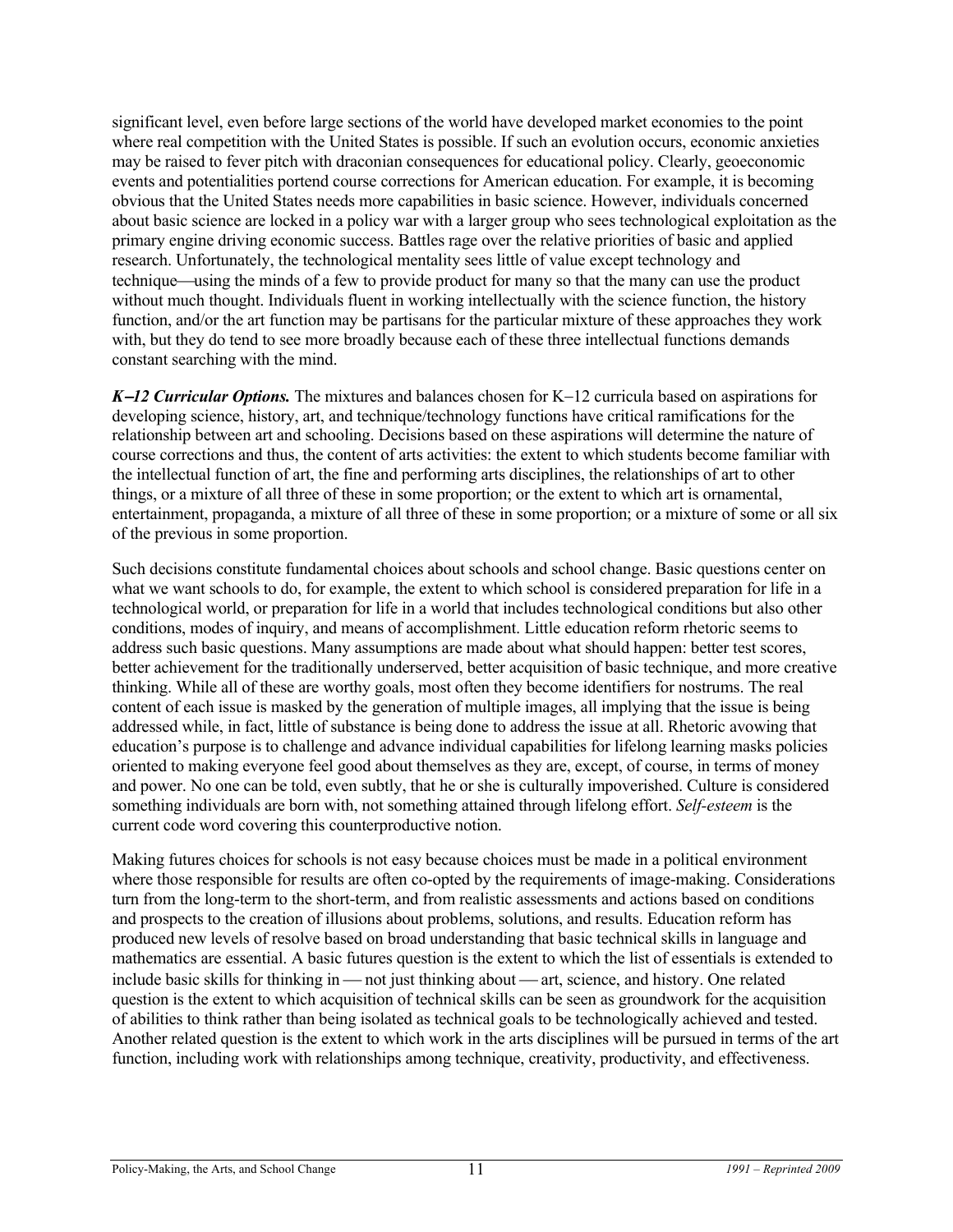*Potential Futures for Arts Education.* The future of arts education is difficult to predict. The fluctuating influences that affect decision-making are hard to extrapolate with accuracy. Yet, those concerned about arts education need not simply wait to see what happens. In addition to careful consideration about the import of various general mixtures and balances, the field has important choices to make. One of the first of these concerns the art-as-center/art-as-means distinction. Quite different futures result depending on proportions chosen for various periods in the K−12 continuum. For example, without some intensive work with art-ascenter approaches, it is hard to understand how the intellectual function of art can ever be learned and thus practiced to any significant degree. Decisions about art-as-means/art-as-center proportions are not easy to make. First, conditions vary greatly from school to school. Second, school time is a finite commodity. Third, the current operational organization of arts education is not oriented to the delivery of art-as-center arts education to the general population. From current pragmatic perspectives there is validity in the argument that what should be done cannot be done. But this validity extends into the future only as long as there is no goal for basic change in the position held by the arts disciplines in elementary and secondary schools. Basic change depends on the extent to which capabilities for work in the artistic mode is regarded as being important for the future well-being of our society. If such capabilities are accorded a high priority, the question then becomes how far schools should be expected to go in teaching the intellectual function of art as we have defined it here, and further, the role of education in the specific fine and performing arts disciplines in contributing to the desired result — as art-as-center focus producing the basis for sophisticated intellectual uses of the methods of art as well as capabilities for work in and with the arts disciplines.

Arts Education and the Intellectual Function of Art. Since the young are not noted for their philosophical ability, it can be argued with some force that work with one or more arts disciplines can provide the best first introduction to the creation of small universes that speak effectively to or work effectively for more people than just the creator. A major policy choice is the extent to which this agenda is valued in comparison with other agendas that make the art/intellect connection  $-$  traditional humanistic scholarship in the arts; traditional science-based theoretical work about the arts and about the nature of perception; traditional analytical and propositional work in aesthetics; the promotion of works of art, artistic personalities, and cultural events; general development of audiences, patronage both public and private, and other resource/support mechanisms; and last but not least, the traditional K−12 agenda; acquiring sufficient technical skill to create or present specific works in the various arts media. All of these functions and their associated enterprises require use of the intellect. Each of these other agendas is credible and honorable as lifetime mission or avocational interest. But each can be pursued at great length without producing or having any aspirations to produce understanding of and competence with the intellectual function of art. We now have before us the most prominent policy alternatives for arts education. The mixtures and balances chosen among these agendas will influence the future, not just that of arts education, but also the cultural development of the nation. Tradition, perspectives on evolving conditions, resources and their deployment, and the nature of aspirations for what arts education can and should be will influence the choice of alternatives.

*Positive Potentials.* One of the best things to be hoped for is continuing confluence of three conditions that can reinforce one another. One is the potential rejection of massive systematized approaches to curriculum policy. The second is budding realization of the problems generated by total focus on technique. The third is growing understanding of the importance of intangible resources such as initiative, self-discipline, cooperation, genuine respect for differences, interest in the life of the mind, etc., and a concomitant realization that these intangible resources cannot be achieved by law, regulation, or even curricular plans bolstered by standardized testing. These several realizations are pointing once again to the spiritual aspects of human existence and to the role of culture in nurturing important intangible resources. The culture/intangible resources connection works most effectively when the agenda is focused on helping individuals develop the lives of their own individual minds rather than on converting them to ideologies, causes, and spending patterns. The nature of art and arts education is conducive to development of individual capabilities and growth. Unfortunately, too little of the art and arts education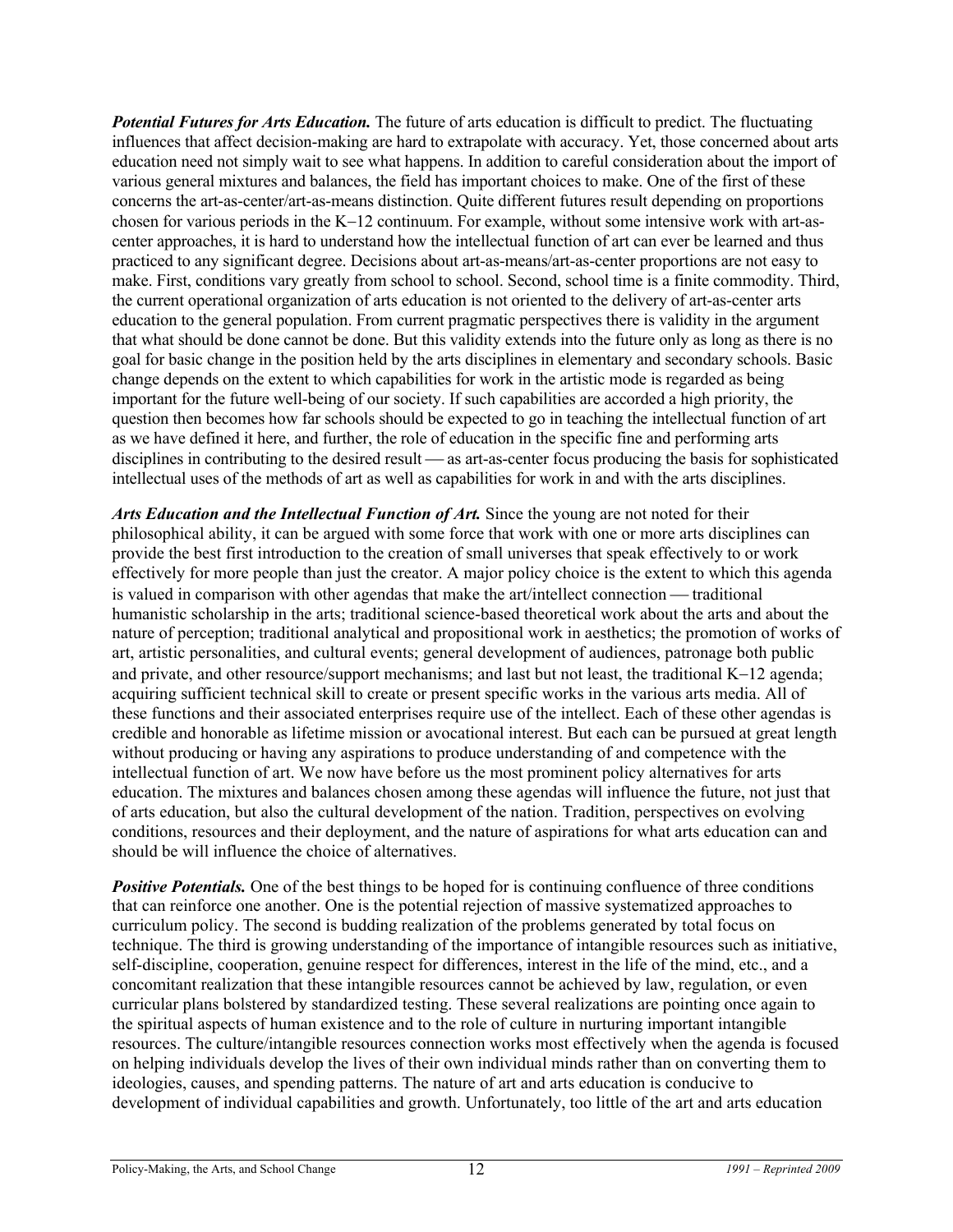enterprise is so oriented. A major determinant of the future of arts education is the extent to which there are aspirations for change of view and approach, and then the extent to which there is sufficient patience to work incrementally as contextual conditions evolve. Such an enterprise requires many individuals fluent in the intellectual function of  $art$ —including its science, history, and technological connections to formulate and advance policies that foster the learning required if arts education is to fulfill its most important functions for students. Developing such individuals is a primary responsibility of higher education, even though both time and resources are in short supply.

#### **CONCLUSION**

The view of intellectual functions and subject matter presented in this briefing paper leads to the conclusion that K−12 educational policy positions on arts education have tremendous potential for influencing positive school change. In fact, results sought by many of the most thoughtful education reformers could be achieved were more individuals graduating from high school prepared to advance their abilities to think in  $-$  not just think about — art, science, and history, and oriented toward using these intellectual functions in various combinations. Technology/technique might then find itself taking a more appropriate place: a combination of the science and art functions rather than a function considered in terms that obscure the art, science, and history functions by implying that the mechanics of doing is all that counts. While considering the ramifications of these ideas, fundamental policy questions for arts education remain as the field develops intellectual, operational, and philosophical connections with issues such as (1) the respective roles and interrelationships of cultural exposure, cultural study, and study of specific arts disciplines; (2) implications of various relationships between arts education and various social development initiatives such as psychological well-being, racial and ethnic understanding, and basic literacy/numeracy; and (3) the impact of various economic issues—support for the creation and presentation of art, public values related to continued fiscal support for arts education, and the gold-minting juggernaut of the entertainment industry. In all of these considerations, the arts education community needs and deserves a comprehensive program of policy studies that considers conditions, probabilities, and possibilities with a view to presenting options or the materials for crafting options on a local basis rather than devising, naming, and promoting secular religions in all their acronymic glory. This policy effort needs various kinds of expertise. The field needs to understand more about what happened in the past, it needs to know how things work, it needs to be able to craft unique solutions for unique situations; and along with general education and society as a whole, it needs to learn to use technique wisely rather than becoming a slave to the technical imperative. It needs to recenter itself in content, in the development of knowledge and skills for individual students.

Further, if the arts disciplines are to become basic subjects in elementary and secondary education and thus make their maximum positive impact on school change, there must be a significant increase in public understanding about the art function and its potential role in schools. The challenge to the arts and arts education communities and to all who support their work is to create a sustained effort that changes school policy in favor of the most that the arts can do in the elementary and secondary years. The arts community in higher education must play a leading role in this effort if it is to succeed. New levels of initiative are needed to formulate and promulgate arts education policies that focus first on the arts disciplines themselves. The alternative is to see the future determined by the evolving juxtaposition of events, ideas, and wills associated with various art-as-means agendas. Much more than the future of the arts education professions is riding on the outcome. The culture future of the nation is at stake.

*Published 1991 Reprinted 2009*